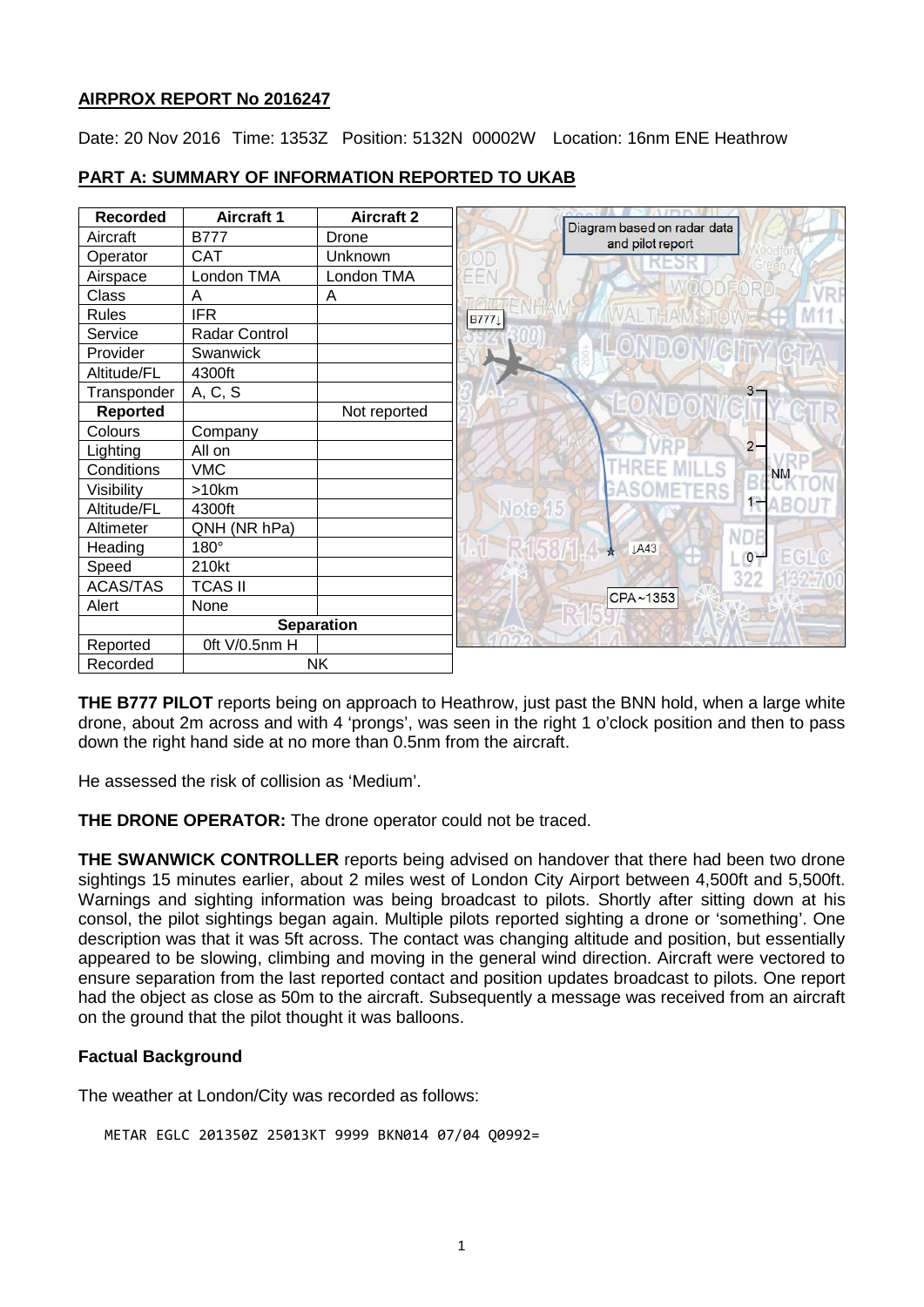#### **Analysis and Investigation**

#### **UKAB Secretariat**

There are no specific ANO regulations limiting the maximum height for the operation of drones that weigh 7kg or less other than if flown using FPV (with a maximum weight of 3.5kg) when 1000ft is the maximum height. Drones weighing between 7kg and 20kg are limited to 400ft unless in accordance with airspace requirements. Notwithstanding, there remains a requirement to maintain direct, unaided visual contact with the aircraft sufficient to monitor its flight path in relation to other aircraft, persons, vehicles, vessels and structures for the purpose of avoiding collisions. CAP 722 gives guidance that, within the UK, visual line of sight (VLOS) operations are normally accepted to mean a maximum distance of 500m [1640ft] horizontally and 400ft [122m] vertically from the Remote Pilot.

Neither are there any specific ANO regulations limiting the operation of drones in controlled airspace if they weigh 7kg or less other than if flown using FPV (with a maximum weight of 3.5kg) when they must not be flown in Class A, C, D or E, or in an ATZ during notified hours, without ATC permission. Drones weighing between 7kg and 20kg must not be flown in Class A, C, D or E, or in an ATZ during notified hours, without ATC permission. CAP722 gives guidance that operators of drones of any weight must avoid and give way to manned aircraft at all times in controlled Airspace or ATZ. CAP722 gives further guidance that, in practical terms, drones of any mass could present a particular hazard when operating near an aerodrome or other landing site due to the presence of manned aircraft taking off and landing. Therefore, it strongly recommends that contact with the relevant ATS unit is made prior to conducting such a flight.

Notwithstanding the above, all drone operators are also required to observe ANO 2016 Article 94(2) which requires that the person in charge of a small unmanned aircraft may only fly the aircraft if reasonably satisfied that the flight can safely be made, and the ANO 2016 Article 241 requirement not to recklessly or negligently cause or permit an aircraft to endanger any person or property. Allowing that the term 'endanger' might be open to interpretation, drones of any size that are operated in close proximity to airfield approach, pattern of traffic or departure lanes, or above 1000ft agl (i.e. beyond VLOS (visual line of sight) and FPV (first-person-view) heights), can be considered to have endangered any aircraft that come into proximity. In such circumstances, or if other specific regulations have not been complied with as appropriate above, the drone operator will be judged to have caused the Airprox by having flown their drone into conflict with the aircraft.

A CAA web site<sup>[1](#page-1-0)</sup> provides information and guidance associated with the operation of Unmanned Aircraft Systems (UASs) and Unmanned Aerial Vehicles (UAVs) and CAP722 (UAS Operations in UK Airspace) provides comprehensive guidance.

#### **Summary**

An Airprox was reported when a B777 and a drone flew into proximity at about 1353 on Sunday 20<sup>th</sup> November 2016. The B777 pilot was operating under IFR in VMC in receipt of a Radar Control Service from Heathrow Director. The drone operator could not be traced.

### **PART B: SUMMARY OF THE BOARD'S DISCUSSIONS**

Information available consisted of a report from the B777 pilot, radar photographs/video recordings and a report from the air traffic controller involved.

Members agreed that although range estimation could be problematic when estimating separation from drones, the pilot's description of the object was such that there was no doubt as to the object's identity as a drone. The Board also agreed that the drone was being operated beyond visual line of

 $\overline{\phantom{a}}$ 

<span id="page-1-0"></span><sup>1</sup> dronesafe.uk